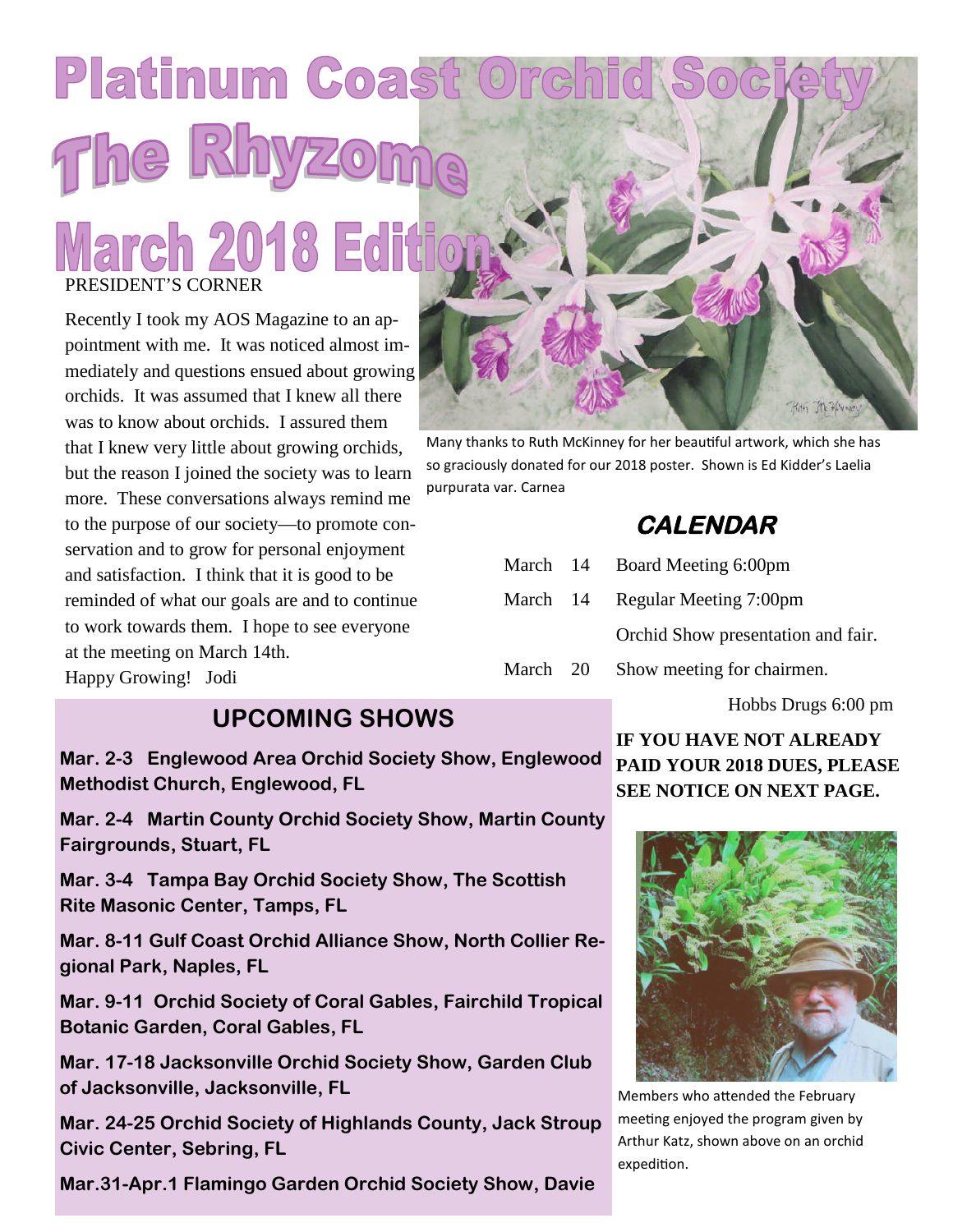# GREAT PLACES FOR MEMBERS TO FIND INFORMATION ON ORCHIDS:

1. Programs—Take notes—

someday they will make sense.

- 2. A OS Magazine articles. "Orchids" is available at every meeting for check out.
- 3. Members— Ask longtime members about orchids, but realize that your yard and potting choices are key. We all use trial and error to succeed.
- 4. Internet sites—**www.aos.org**—This AOS site has the answer to almost any question.
- **5.** Rambles at members' homes to help you identify the best way to grow your orchids.

PCOS is an affiliate of the **American Orchid Society (AOS).** There's an abundance of information on the AOS website. Please visit www.aos.org for articles, advice on growing orchids, and lots of free information.

Ask Betty Adamson for an application if you're interested in joining.

For all current members, remember that your renewal notice will arrive in the Orchid Magazine prior to your month of renewal.

www.aos.org

**2018 DUES CAN BE SENT TO : MARGARET CROUCHER 510 INDIAN BAY BLVD. MERRITT ISLAND, FL 32953**



### **SUNSHINE**

**Thanks to all members who so graciously donate plants and items for our raffle.**

# **We Need YOU!!! A Job for All!!!**

**We still need someone to be in charge of refreshments for the year. Please let Jodi know if you would be willing to do this.**

**Think about all of the places you would like to help during the show. Chairmen will have volunteer recruitment at the March meeting, so make your decisions by then. Here are the possibilities:**

| Wed., May 2nd Noon-?    | <b>SET UP</b>           |
|-------------------------|-------------------------|
| Thurs., May 3rd 8am-8pm | <b>NICHE SET UP</b>     |
|                         | <b>HELP VENDORS</b>     |
|                         | <b>REGISTRATION</b>     |
|                         | <b>SOCIETY EXHIBIT</b>  |
|                         | <b>ARCH DECORATION</b>  |
|                         | <b>BREAKFAST SET UP</b> |
| Fri., May 4th 8-11AM    | <b>CLERK FOR JUDGES</b> |
| May 4th-6th 9am-5pm     | <b>COURTESY BOOTH</b>   |
|                         | <b>TICKET BOOTH</b>     |
|                         | <b>RUNNERS/HELPERS</b>  |
| Sun. May 6th 5pm        | <b>CLEAN UP</b>         |

**Registration requires a good knowledge of orchids, but all other jobs can be done by any member. We hope to see everyone who is available for set up and clean up.**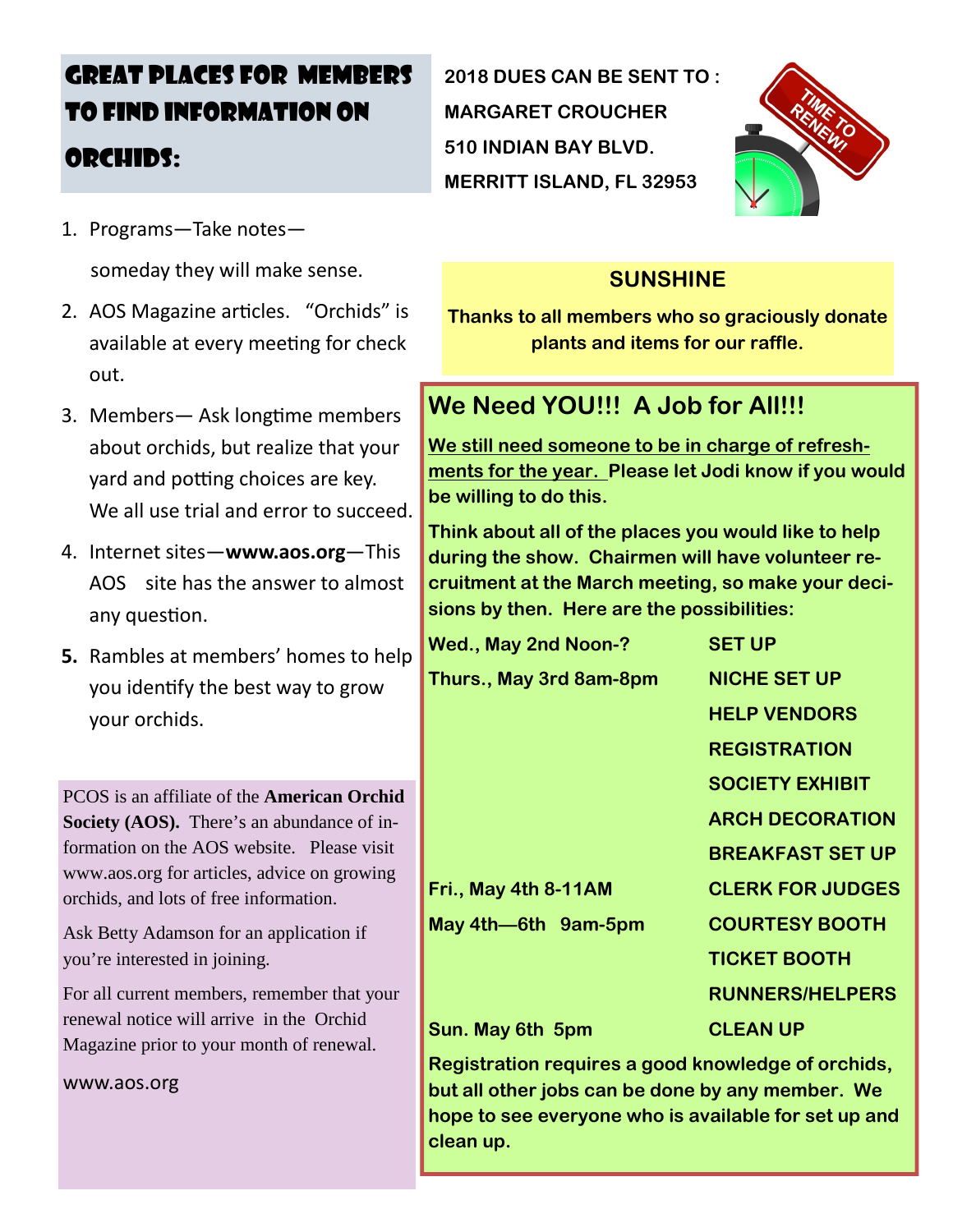# Create Your Own Orchid Expedition

Dreams of the Serengeti and the Ngorongoro Crater in Tanzania have danced in my head for years. Having

traveled South Africa, Zimbabwe, Botswana, and Namibia, one would think that all the boxes had been checked, but the cheetah had been elusive. This was what drove me to find a most reasonable safari, with my own private driver and guide, to find the cheetah in the wild. Eight amazing nights produced eight amazing cheetahs and one long unbelieveable hunt. A few lions and leopards along with the migration of wildebeests and zebras managed to find my camera lens, along with a giraffe who joined us one morn-



ing for breakfast. I didn't even notice the orchids on the



side of the Ngorongoro Crater. The Southeast slopes of the crater rim (shown below) catch moist air from the coast, which falls through the tropical forest on the side of the crater, creating a home for orchids.

Polystachya longiscapa, below, grows on the cool mountain slopes in Tanzania.





Neobenthamia gracilis, below right, is also endemic to Tanzania.

The Orchid Conservation Project has efforts to protect terrestrial wild edible orchids that grow in the mountains and grasslands of Tanzania.

Used in food and medicine, the tubers from these orchids are fast disappearing.

Create your own orchid expedition on your next trip. It's fun and educational. Then submit it to the editor.